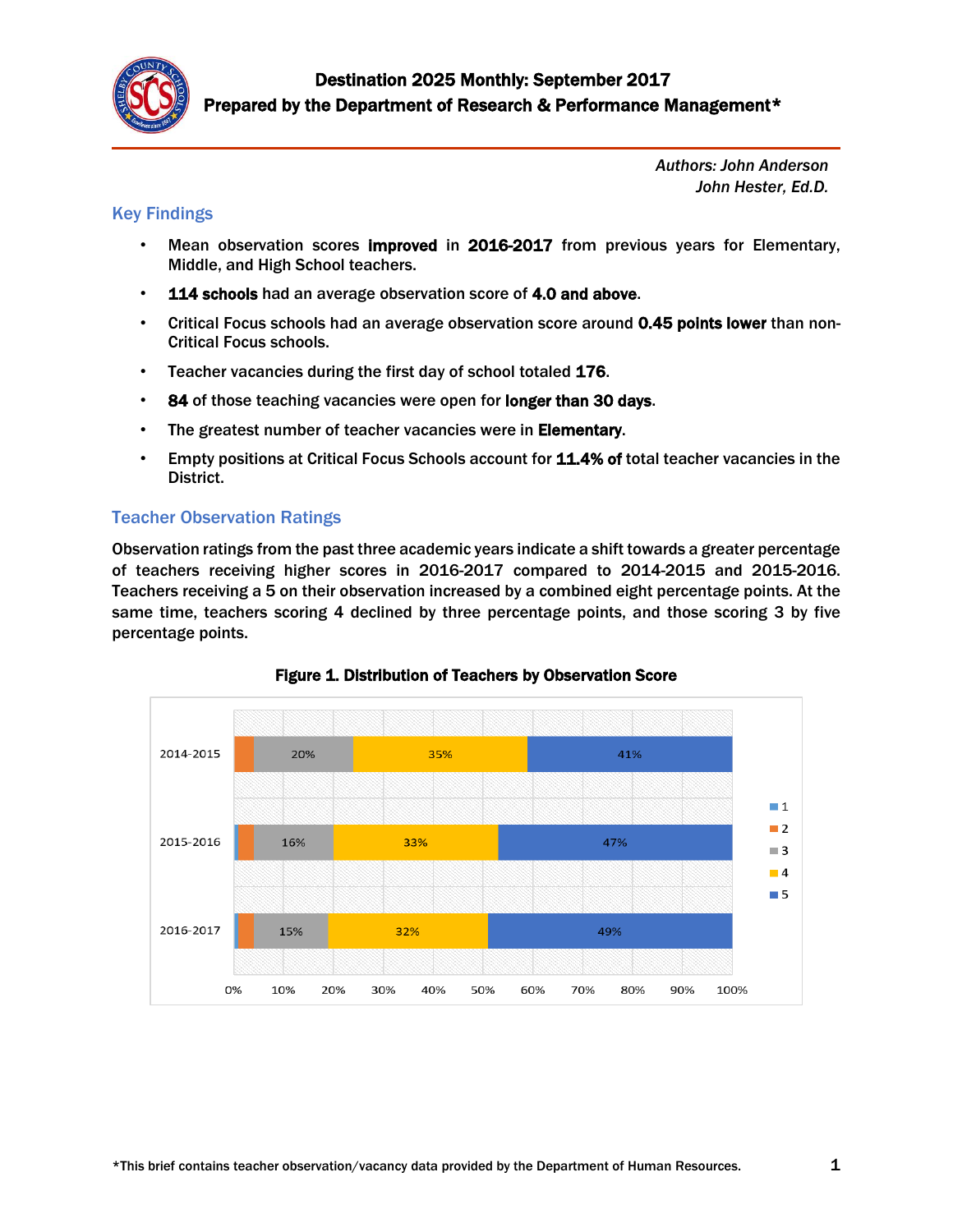

The mean observation scores across elementary, middle, and high schools also reflect a shift towards higher scores over the course of the past three years. Elementary school teacher ratings increased by 0.12 over course of three years, while middle school teacher ratings increased by 0.8. The biggest increase was present for high school teachers, moving from 4.08 in 2014-2015 to 4.23 in 2015-2016, and up to 4.28 in 2016-2017.





The shift towards higher observation scores in 2016-2017 could indicate that teachers are performing at a higher level of quality than in previous years. This would be dependent on observations being applied consistently across schools and grade levels for the last three academic years. However, there is also the possibility that administrators have become less inclined to give their teachers lower scores compared to previous years.

Narrowing the analysis to schools considered "Critical Focus" offers an interesting point of comparison. As a whole, Critical Focus schools had an average observation score 0.45 less than those schools not considered Critical Focus.

| <b>School Group</b>               | <b>Mean Observation</b><br><b>Score</b> |
|-----------------------------------|-----------------------------------------|
| <b>All Critical Focus Schools</b> | 3.88                                    |
| Non Critical Focus Schools        | 4.31                                    |

Figure 3: Mean Observation Score Critical Focus vs. Non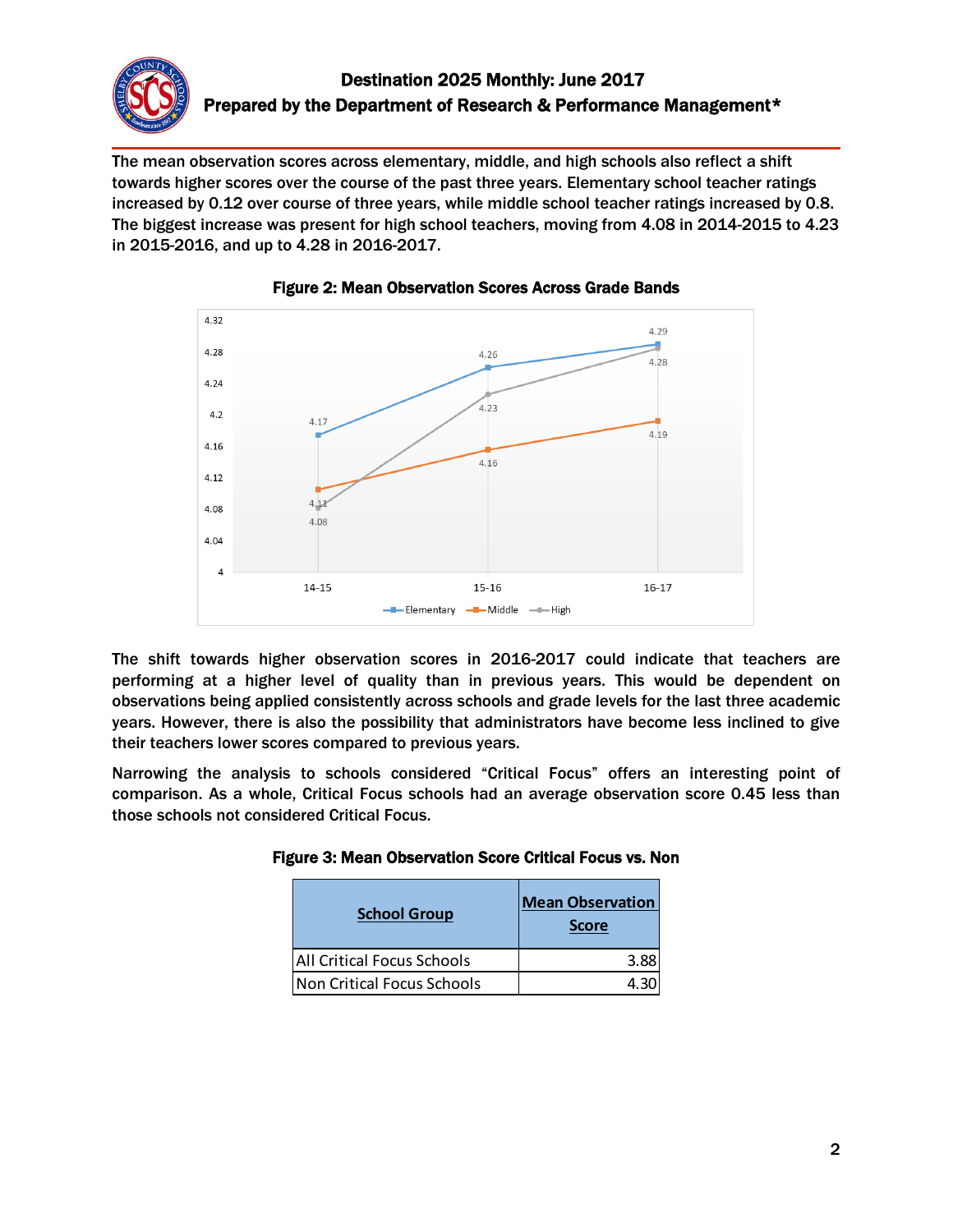

Note that 12 schools (Figure 4), or around 63.2%, of the Critical Focus group have mean observation scores below 4. Compare that to 27% for the whole District and 20.9% for the non-Critical Focus schools.

| <b>School Name</b>             | <b>Mean Observation</b><br><b>Score</b> |  |
|--------------------------------|-----------------------------------------|--|
| Alcy Elementary                | 3.48                                    |  |
| Alton Elementary               | 4.55                                    |  |
| Charjean Elementary            | 3.96                                    |  |
| Georgian Hills Middle School   | 3.80                                    |  |
| Goodlett Elementary            | 4.30                                    |  |
| <b>Hamilton Elementary</b>     | 3.39                                    |  |
| Hamilton Middle School         | 3.33                                    |  |
| Hawkins Mill Elementary        | 3.61                                    |  |
| Knight Road Elementary         | 3.81                                    |  |
| Lucy Elementary                | 3.45                                    |  |
| Magnolia Elementary            | 4.17                                    |  |
| Manor Lake Elementary          | 4.23                                    |  |
| Northaven Elementary School    | 4.22                                    |  |
| Scenic Hills Elementary        | 3.92                                    |  |
| Springdale Elementary          | 4.63                                    |  |
| <b>Trezevant High School</b>   | 4.09                                    |  |
| <b>Westwood High School</b>    | 3.81                                    |  |
| Wooddale High School           | 3.55                                    |  |
| <b>Woodstock Middle School</b> | 3.63                                    |  |

### Figure 4: Mean Observation Scores for Critical Focus Schools

#### Teacher Vacancies

Analyzing vacancy data reveals that, at the start of the school year, the District had a total of 176 empty teacher positions that needed to be filled across 88 schools. That number was down from the combined 1,691 vacant positions since February 2017, meaning that 1,515 positions had been filled, or around 90%. Accounting for all District positions (teachers, instructional, school support, and central office), 88% of vacancies have been filled.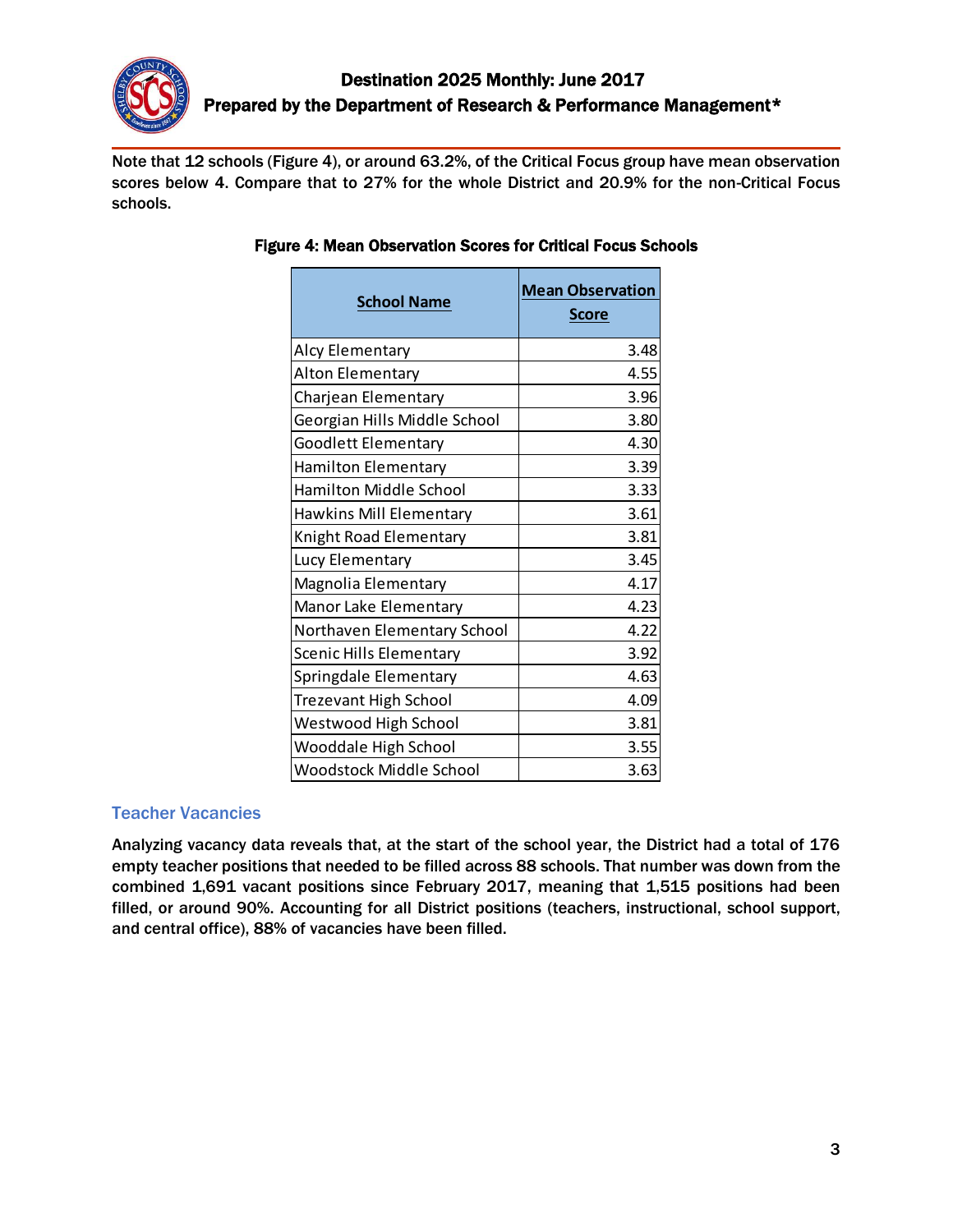

Of the 176 empty teacher positions, sixty-two (35.2%) were vacant less than two weeks prior to the reporting period. Thirty positions (17%) were vacant between two weeks and 30 days. Eighty-four positons (47.7%) were vacant for longer than 30 days.

|                       | <b>Number of</b>    | <b>Total</b>     | <b>Number of</b>                     | Percentage    |
|-----------------------|---------------------|------------------|--------------------------------------|---------------|
| <b>Positions</b>      | <b>Vacancies At</b> | <b>Vacancies</b> | <b>Vacancies Filled</b>              | of Vacancies  |
|                       | <b>School Start</b> |                  | $(Since 2-1-17)$ (2-1-17 to 7-14-17) | <b>Filled</b> |
| <b>Teachers</b>       | 176                 | 1691             | 1515                                 | 90%           |
| Instructional         | 34                  | 378              | 344                                  | 91%           |
| <b>School Support</b> | 105                 | 831              | 726                                  | 87%           |
| Central Office        | 70                  | 367              | 297                                  | 81%           |
| <b>Total</b>          | 385                 | 3267             | 2882                                 | 88%           |

## Figure 5: Staff Vacancies by Position

Looking at teacher vacancies by subject area, the greatest number were present with elementary teachers. This is likely the result of Shelby County Schools having a larger percentage of elementary schools compared to middle and high schools. Elementary teachers also tend to be self-contained, whereas secondary teachers are more likely subject area focused.



### Figure 6: Teacher Vacancies by Subject Area